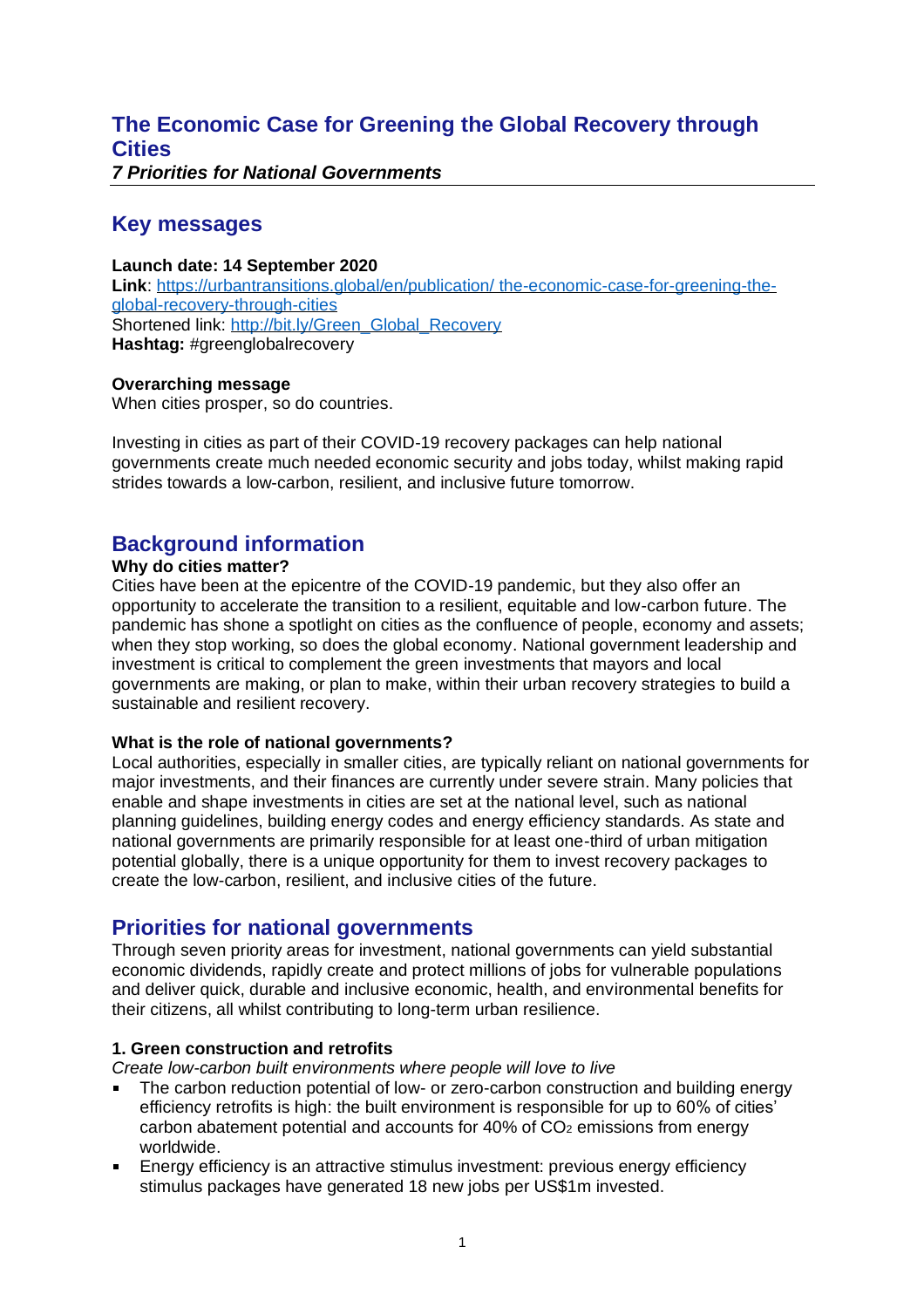The energy efficiency sector provides good, lasting jobs in the wake of a crisis: since the 2008 global economic crisis, the clean energy sector has added 11 million jobs.

## **2. Clean mobility**

*Promote clean and shared transport for connected, accessible cities*

- The transport sector can deliver a fifth of cities' carbon reduction potential, but with global ridership down 50-90%, the pandemic has struck a serious blow to public transport.
- Public transport is an essential component of the transition towards low-carbon, resilient, safe and equitable urban environments.
- In a depressed economy, the high cost of car ownership will weigh heavily on households who have seen their incomes reduced as a result of the pandemic. Good public transport, as well as expanding the options for active transport such as cycling and walking, can boost the purchasing power of households by considerably lowering their transport costs.
- Post-COVID-19 public transport schemes come with attractive multipliers: in Europe, urban rail and bus rapid transit schemes, electric vehicle (EV) manufacturing, and the expansion of EV charging networks can deliver a gross value-add of about US\$2 for every US\$1 invested.
- Investing in public transport can create good, long-term jobs quickly: spending US\$1m on EV and public transport jobs can create between 15 and 28 jobs, compared to 8 jobs in road building for the same level of investment.
- Compact, transit-oriented developments with high quality public transport and active transport options provide much more equitable access to jobs, education and essential services than sprawling, car-dominated urban landscapes.

#### **3. Renewable energy**

*Invest in renewable energy generation and electrification for low-carbon cities*

- Decarbonising urban electricity could deliver half of the technically feasible abatement potential in cities by 2050.
- Renewable energy is still competitive, even during a pandemic: despite the recent fall in fossil fuel prices, renewable power is cheaper than fossil fuel-based thermal power generation in many major markets.
- Renewable energy has been shown to be an important driver of job creation after a crisis, boosting spending and increasing short-term GDP multipliers.
- Green industries create more jobs per amount invested than fossil fuel industries: every US\$1 million shifted from fossil fuels to renewable energy and energy efficiency sectors produces a net increase of five jobs.
- During the uncertainties of COVID-19, renewable energy expansion continues to be a sound investment; particularly alongside the removal fossil fuel subsidies and the pricing of carbon emissions.

## **4. Active transport**

*Foster pedestrian and cycling schemes for healthy, active citizens*

- Active transport infrastructure comes with considerably lower capital requirements than many other stimulus measures: in Freiburg, Germany, cycling is responsible for nearly 20% of total number of journeys yet its infrastructure contributes just 1% to all the city's traffic and transport costs.
- Active transport is a low-cost investment opportunity: spending US\$1m on active transport infrastructure has the job creation potential of around 15 to 28 jobs, compared to 8 jobs in road building for the same level of investment.
- Cycling helps keep cities connected during a crisis: over 150 cities have responded to the COVID-19 pandemic by expanding or building new cycling paths.

#### **5. Nature-based solutions**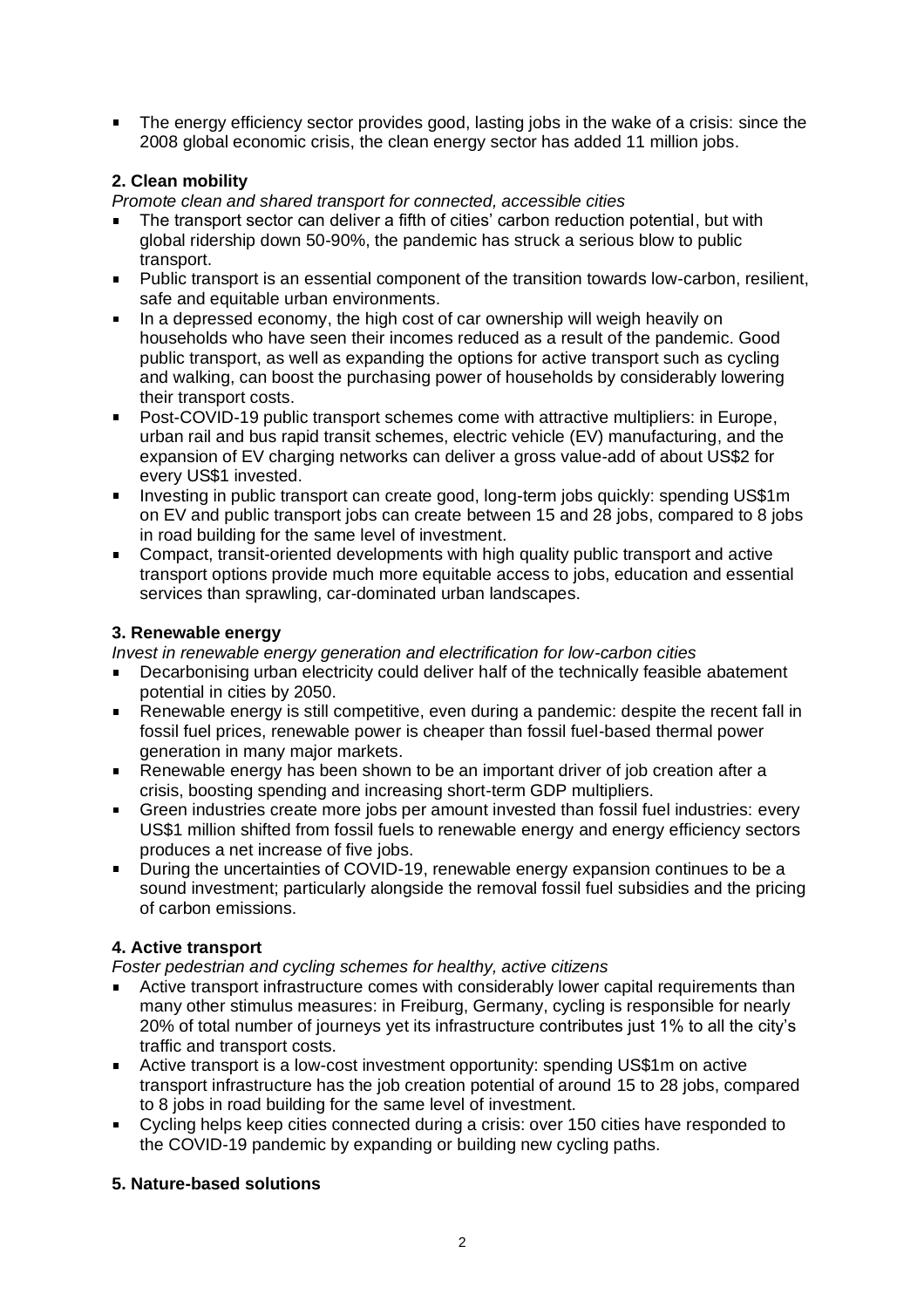*Deliver green spaces that benefit citizens and their cities*

- Cities benefit hugely from nature-based solutions: investing less than US\$4 annually per resident on tree planting could improve the health of millions of people and reduce high temperature-related mortality by 2.4–5.6%.
- Tree planting and management comes with high job potential for lower-skilled labour: for every US\$1 million invested in reforestation and sustainable forest management, nearly 40 jobs can be supported.
- Natural capital spending can rapidly deliver benefits: quick to implement, climate-friendly policies include natural capital spending such as afforestation, expanding parkland, wetland and catchment management.

## **6. Waste and resources**

*Support workers and create a circular economy for clean resource-smart cities*

- A decisive shift is needed towards more recycling, reuse and repair: an estimated 45 million jobs could be added to the waste management sector by 2030 under a circular economy scenario, as well as 50 million jobs in related circular economy services such as repair and remanufacturing.
- Many of these additional jobs will support marginalised or vulnerable populations whilst  $\blacksquare$ keeping cities cleaner, healthier and safer, and helping to preserve resources for future urban generations.
- In cities in developing economies, as much as 50-80% of employment is informal: investing in recycling, reuse and repair keeps cities from drowning in (littered or landfilled) waste and provides much needed employment.

#### **7. Research and development (R&D) for clean technologies**

*Foster a culture of green innovation for long-term benefits*

- R&D into clean technologies is vital to cut global emissions: technological improvements become public goods that may allow developing and emerging economies to leapfrog high-carbon development pathways.
- R&D can provide a significant economic and climate boost: spending on R&D into clean  $\blacksquare$ technologies is one of five post-COVID-19 fiscal recovery policies with the highest economic multipliers combined with a high positive climate impact.
- Stimulus packages for R&D can drive competitiveness and contribute to carbon reduction. Examples include: low-carbon materials; circular business models; digital solutions for energy efficiency; distributed renewable energy, smart grid and micro grid deployment; EV charging infrastructure; and shared and micro mobility solutions.

The paper also includes **three cross-cutting reforms** to enhance the impact of the sectoral recommendations above:

- **1. Fiscal reforms** to eliminate fossil fuel subsidies and make it attractive for the private sector to invest in low-carbon and resilient infrastructure and services
- **2. Governance reforms** that combine national strategies for cities backed up by robust plans to deliver economic and social development in cities in the context of the global health and climate emergencies
- **3. Financial reforms** to ensure sufficient revenue for investment in sustainable urban infrastructure, increased collaboration with state and local governments, and reform of municipal financing systems.

## **About this paper**

*The Economic Case for Greening the Global Recovery through Cities* provides actionable content focused on the 'what' and 'how' of a green recovery. It is co-authored by prominent experts from the African Centre for Cities, the Economic Change Unit, the International Centre for Climate Change and Development, LSE Cities, the Organisation for Economic